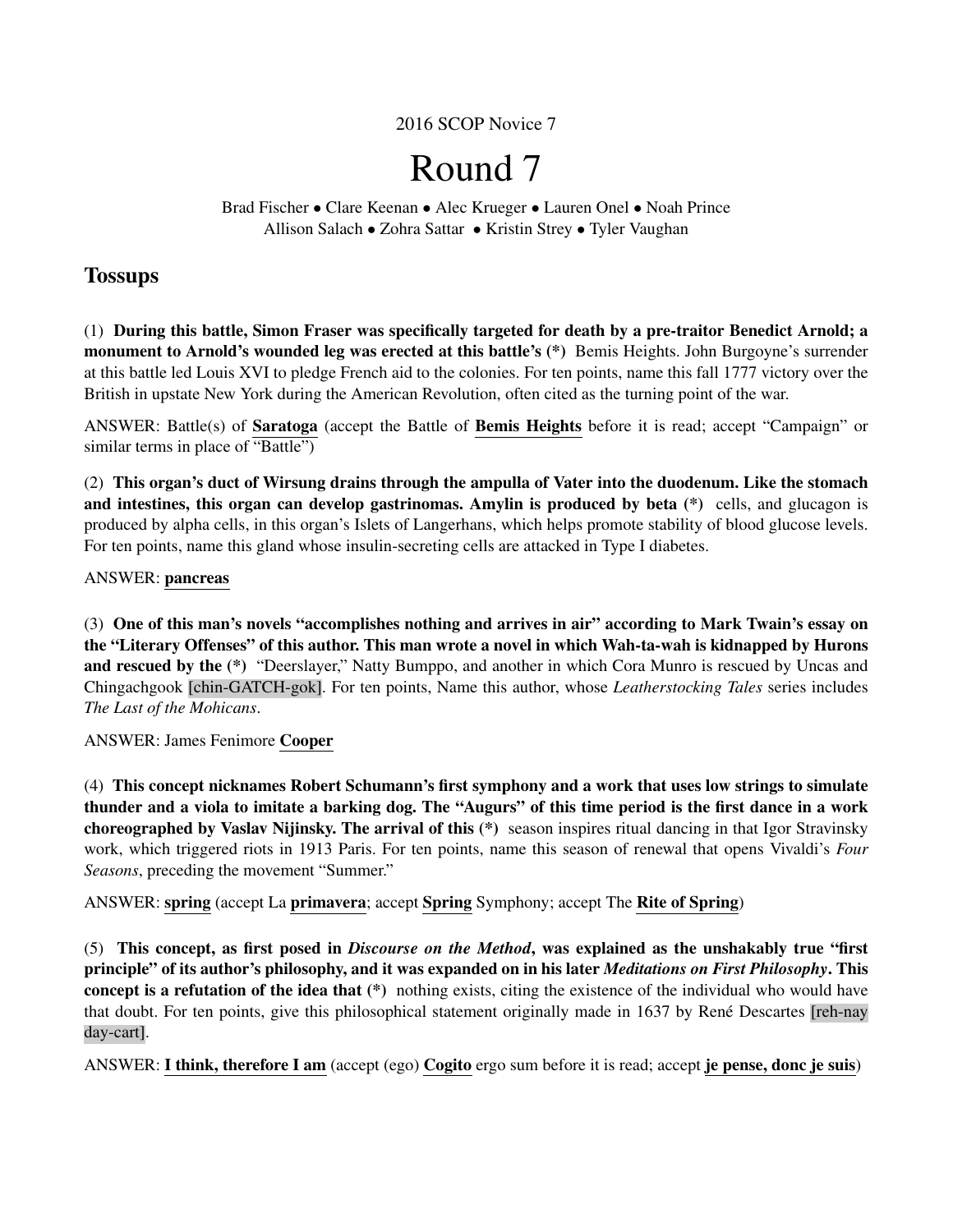(6) In this novel, Valeria cheats on the narrator with a cab driver, and the title character is cast in the play *The Enchanted Hunters*, which is written by (\*) Clare Quilty. The narrator's wife Charlotte is run over by a car in this novel after she reads his diary, in which he describes his desire for his stepdaughter. Humbert Humbert is attracted to the "nymphet" Dolores Haze in, for ten points, what novel by Vladimir Nabokov?

## ANSWER: Lolita

(7) The Well of Urd is one of three wells under this object, which is tended by the Norns. This object is ironically called "Odin's horse," and is home to Ratatoskr, a squirrel that carries messages between Nidhogg and an eagle who perches in the (\*) branches of this tree. For ten points, identify this enormous ash that stretches between the worlds of Norse mythology.

ANSWER: Yggdrasil [IG-drah-zill] (accept World Tree before "world" is read)

(8) This event was supposedly planned in advance to make room for the Domus Aurea. Blame for this event was placed on Christians, leading to the empire's first persecutions of them. This event was sparked near the (\*) Palatine Hill while, according to Tacitus, the emperor was in Antium. For ten points, name this 64 CE disaster that destroyed much of a prosperous Italian city, legendarily while its leader, Nero, either played a lyre or fiddled.

ANSWER: Great Fire of Rome (accept descriptions like Rome burning)

(9) George Gamow described this process via quantum tunneling. This behavior is exhibited by the personal effects and notes of Marie Curie, as well as samples of the first artificially-produced (\*) element, technetium. A sample undergoes this process over a timeframe called a half-life. A Geiger counter can detect, for ten points, what phenomenon exhibited by unstable elements like uranium, which emit alpha particles to become a different, more stable element?

ANSWER: radioactivity (accept radioactive decay; accept word forms; accept alpha decay; prompt on "decay" before "alpha" is read, and accept "decay" after "alpha" is read)

(10) A team in this city drafted Alge Crumpler and was home for the last five seasons of Tony Gonzalez's career. This city's NFL team lost a 2016 draft pick for piping in fake crowd noise at their home games. This city is building SunTrust Park in Cumberland for its baseball team, which spent 20 years in (\*) Turner Field. Freddie Freeman plays first base and Matt Ryan quarterbacks in, for ten points, what city, home to the Falcons and Braves and the 1996 Summer Olympics in the South?

## ANSWER: Atlanta

(11) In a painting in this genre, a plowing farmer doesn't notice a pair of legs disappearing into the sea. Pieter Bruegel painted this type of scene *with the Fall of Icarus*, and the Barbizon school specialized in these paintings, like Millet's *The Gleaners*. John (\*) Constable painted these works in Dedham Vale, including one of a hay wain by the river Stour. For ten points, name this style of painting, which feature wide views of forests, valleys, and other natural scenery.

## ANSWER: landscape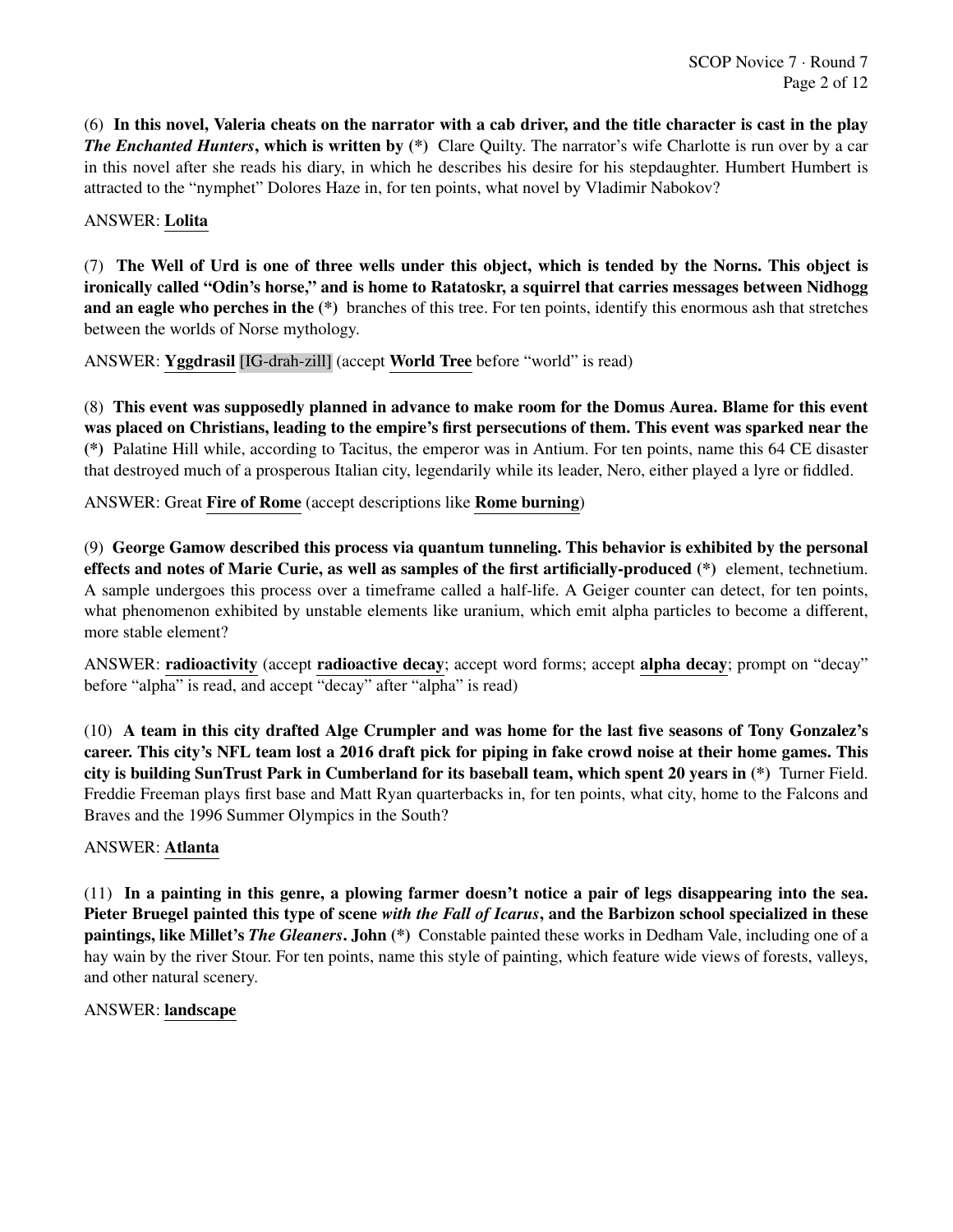(12) This island's native Taino people fought back against the settlers of La Navidad, which was founded on this island after the *Santa Maria* ran aground on its western shore. In 2010, this member of the Greater (\*) Antilles was rocked by a massive earthquake near the city of Port-au-Prince. For ten points, name this Caribbean island that is politically divided between Haiti and the Dominican Republic and whose name illustrates its possession by Spain.

## ANSWER: Hispaniola

(13) Because this quantity is conserved, perpetual motion machines of the first kind cannot exist, according to the first law of thermodynamics. A capacitor stores this quantity in an (\*) electric field between its plates. The transfer of this quantity is often defined in terms of work done when a force of one newton moves an object one meter. For ten points, name this physical quantity that is measured in Joules and comes in kinetic and potential forms.

## ANSWER: energy

(14) A satirical work of this type by Ambrose Bierce claims that the French eat more bread than anyone else because "only they know how to make [wheat] palatable." An eighteenth-century one of these works by Samuel (\*) Johnson contained over 42,000 entries. An American work of this type used twenty-six languages to establish etymologies, and was written by Noah Webster. Lexicographers create For ten points, what books that provide the pronunciations and definitions of words?

ANSWER: dictionary (accept dictionaries)

(15) This current Chair of the Committee on Armed Services was shot down in 1967, then spent over five years in Hoa Lo, nicknamed the "Hanoi Hilton." At one campaign stop, this man was booed for correcting an audience member who called his opponent, (\*) Barack Obama, an Arab. For ten points, name this former prisoner of war during the Vietnam War, who has served five terms as Senator from Arizona and who was the 2008 Republican Presidential nominee.

## ANSWER: John Sidney McCain III

(16) In the first of the Three Woes of Revelation, these creatures appeared with scorpions' tails and the power to torment nonbelievers for five months. With wild honey, these animals made up the diet of John the Baptist, although only four varieties that have (\*) "large legs for jumping" are kosher. These animals "darkened the land" after being called down by Moses, and consumed every growing plant in Egypt. For ten points, name this winged family of grasshoppers known for swarming on crops.

ANSWER: locusts (accept Acrididae or Acrididaes; accept akris or akrides; accept arbeh; prompt on "grasshopper" before it is read; prompt on "insects")

(17) One of these devices, named for Lyman Spitzer, operates in the IR spectrum but ran out of liquid helium in 2009. Another of these devices, named for Chandrasekhar, detected X-rays from Sagittarius A\* [A-star] in 2000 after being (\*) deployed by *Columbia*. James Webb names one of these devices that will be launched in 2018. For ten points, name these astronomical instruments that do not have to correct for distortions from Earth's atmosphere, such as the Hubble.

ANSWER: space telescopes (accept space observatorys; accept descriptive answers, like telescopes in orbit or satellite telescopes; prompt on partial answers)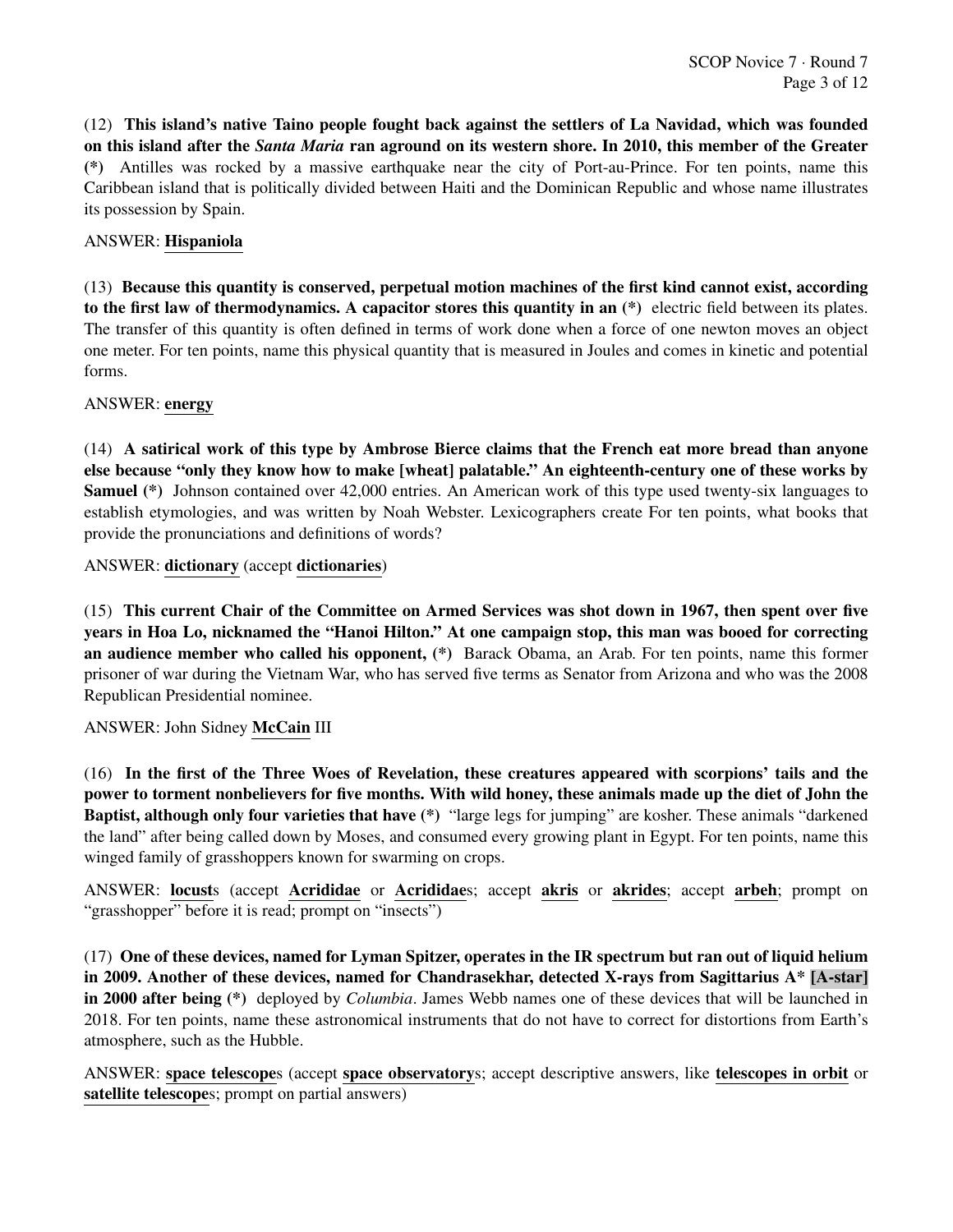(18) Oswald Mosley led a group of fascists in this city that clashed with police in the Battle of Cable Street. A photograph taken atop this city's *Daily Mail* building was titled (\*) "St. Paul's Survives." A speaker in this city claimed "we shall defend our Island, whatever the cost may be."Winston Churchill stated "we shall fight on the beaches" in, for ten points, what city's House of Commons, in the Parliament of the United Kingdom?

## ANSWER: London, England

(19) Odd numbers are multiplied by this value then added to one in the Collatz conjecture's computation. A compass-and-straightedge construction cannot generally cut an angle into this many equal angles. This value is the smallest (\*) Mersenne prime, and an integer is divisible by this value if the sum of its digits is also divisible by this number. For ten points, name this value that follows 1, 1, 2 in the Fibonacci sequence and which is the smallest odd prime number.

## ANSWER: three

(20) This character is introduced by Stamford while developing a method to detect bloodstains, and later reveals that he can identify 140 types of tobacco by ash. In one story, this character discovers that the mysterious (\*) Red Headed League is a cover for a plot to rob a bank, and this character apparently dies in a scuffle at the Reichenbach Falls with his nemesis, Professor Moriarty. For ten points, name this detective created by Sir Arthur Conan Doyle, who resides at 221B Baker Street with John Watson.

ANSWER: Sherlock Holmes (accept either underlined name)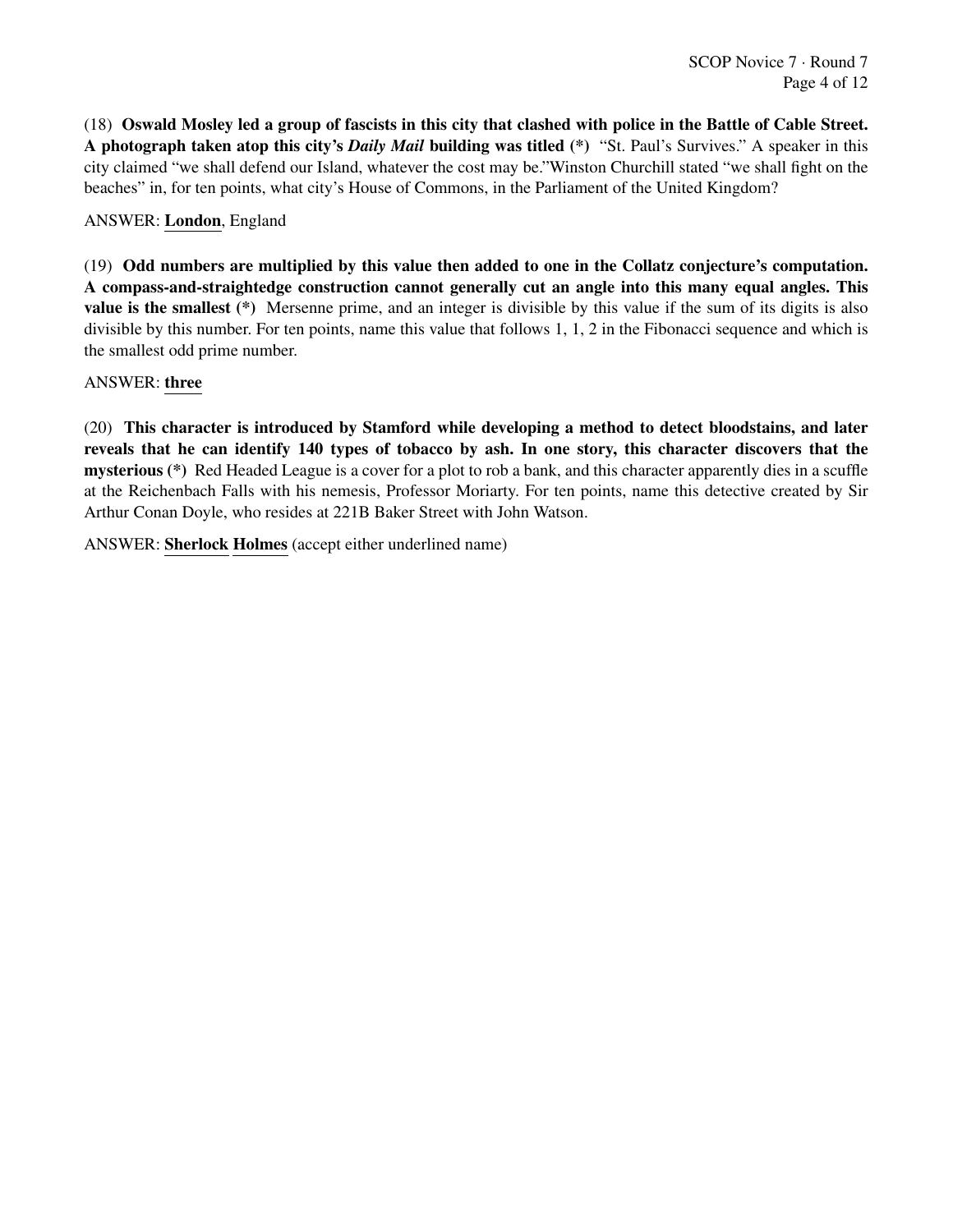# Bonuses

(1) The hero of this Old English poem steals a giant's sword from a witch's underwater lair, but its blade melts away when he beheads her. For ten points each,

Name this anonymously-authored epic poem, in which the title Geatish ["gate"-ish] warrior defeats a monstrous descendant of Cain, and that monster's mother, to defend the mead-hall Heorot [HAY-oh-roht].

## ANSWER: Beowulf

Name the monster that kills King Hrothgar's [hROTH-gahr's] men in his repeated raids on Heorot. Although swords do not pierce this monster's flesh, Beowulf rips off this creature's arm, and he bleeds to death.

## ANSWER: Grendel

When Beowulf is summoned by Hrothgar to defend Heorot, the warrior Unferth tells the story of Beowulf winning a swimming contest against this son of Beanstan [BAY-an-stan], Beowulf's childhood friend.

## ANSWER: Breca

(2) This painter depicted a faint light shining on Aristotle as he contemplates a bust of Homer in one work. For ten points each,

Name this painter who also used contrasting light-and-dark in *The Night Watch*, which is on display in Amsterdam.

## ANSWER: Rembrandt van Rijn (accept either)

This 20th century artist advocated for neoplasticism, a form of abstract art that emphasized black, white, and primary colors with no shading, as seen in his *Broadway Boogie Woogie*.

## ANSWER: Piet Mondrian

Though separated by centuries, Rembrandt and Piet Mondrian share this home nation. This country was the home of neoplasticism, an art movement also called *De Stijl* [steel].

## ANSWER: the Netherlands (accept Dutch Republic)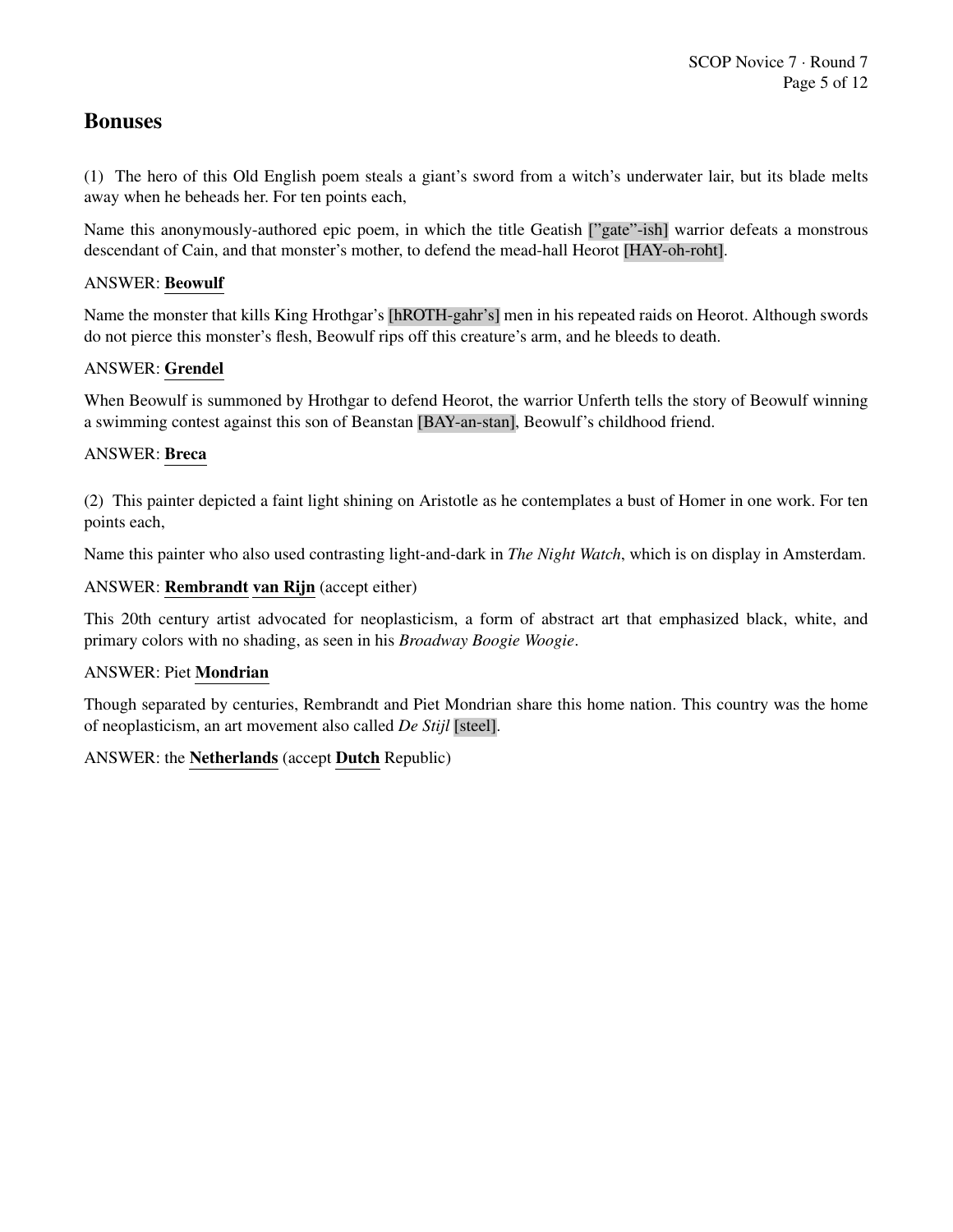(3) In 1978, Congressman Leo Ryan was killed at an airstrip in Port Kaituma, Guyana, shortly after leaving this compound. For ten points each,

Name this settlement where over 900 Americans died, many in "revolutionary suicide," rather than let the Peoples Temple religious movement be stopped.

## ANSWER: Jonestown (accept Peoples Temple Agricultural Project)

The mass suicide at Jonestown was carried out via barrels of this drink laced with cyanide. You can name either the actual brand of fruity drink mix used, or the more popular competitor that is often quoted as having been used there.

## ANSWER: grape Flavor Aid (accept Kool-Aid)

Jonestown was built on this continent. A significantly less tragic American settlement on this continent was Henry Ford's rubber plantation community, Fordlandia, which was built in the Amazon rainforest in the 1920s.

## ANSWER: South America

(4) It can be difficult and costly to use real brands in fictional media, so movies and TV shows often create their own brands instead. For ten points each,

This corporation sells everything from rocket-powered roller skates to explosive tennis balls. Its best customer is probably Wile E. Coyote, who uses this company's wares in his pursuit of the Road Runner.

ANSWER: Acme Corporation (accept Acme Rocket-Powered Products, Inc.)

This restaurant's signature yellow delivery truck makes cameos in Pixar-animated films like *Wall-E* and *Monsters, Inc*, and is even shown as a miniature wood carving in *Brave*. This restaurant made its first appearance in *Toy Story* as the location of the green aliens' claw machine.

## ANSWER: Pizza Planet

The search engine "Finder-Spyder" appears in dozens of shows, including *Dexter*, *Criminal Minds*, and this long-running procedural drama starring William Peterson and Marg Helgenberger, with spin-offs set in New York and Miami.

ANSWER: CSI: Crime Scene Investigation (accept CSI New York or CSI Miami)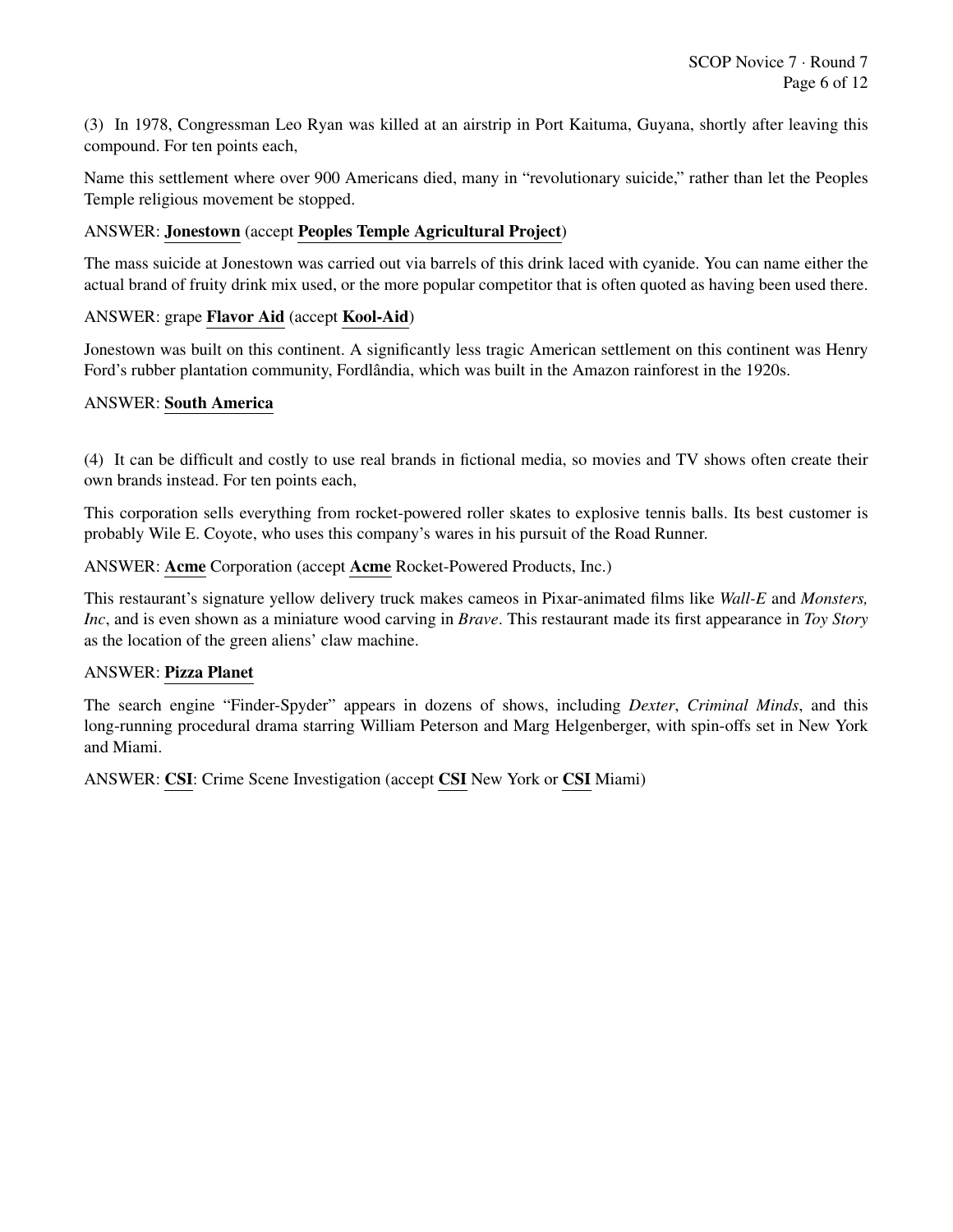(5) The polyps that form these structures are symbiotic with photosynthetic zooxanthellae [zoo-zanth-ell-ee], which provide the polyps with vital carbon and striking color. For ten points each,

Name these highly diverse aquatic ecosystems. Rising ocean temperatures threaten the health of these systems, which become "bleached" in stressful environments.

ANSWER: coral reefs (accept additional information; prompt on coral)

As the sea level falls, a ring-shaped barrier reef will trap a lagoon separated from the rest of the ocean, creating one of these structures. These island-sized structures are mostly found in the Pacific.

#### ANSWER: atoll

This English naturalist proposed the formation process of atolls during a 19th century voyage on the HMS *Beagle*. His other work on that voyage concerning natural selection was published in *On the Origin of Species*.

#### ANSWER: Charles Darwin

(6) This biblical figure's killer carried his head to Jerusalem after cutting it off with this man's own sword. For ten points each,

Name this gigantic Philistine who was killed by the youngest son of Jesse.

#### ANSWER: Goliath of Gath

This man earned the jealous anger of King Saul by defeating many Philistines, beginning with Goliath. This man later succeeded Saul as King of Israel and was the father of Solomon.

#### ANSWER: King David (accept Daweed)

This prophet and adviser to King Saul helped protect David from Saul's many attempts to have him killed. This Judge of Israel anointed both King Saul and King David.

#### ANSWER: Samuel (accept Shmuel)

(7) This author wrote Jo's Boys as a sequel to a novel about students at Plumfield School and their siblings, including Demi and Daisy, Rob and Teddy, and Bess. For ten points each,

Name this author, whose novels Little Women and Little Men follow the youth and young adulthood of the Plumfield children's parents and teachers.

#### ANSWER: Louisa May Alcott

Demi and Daisy are the twin children of this demure, eldest March sister, who is introduced in Little Women with her sisters Jo, Beth, and Amy.

#### ANSWER: Margaret "Meg" March (accept either underlined name; accept Margaret Brooke or Meg Brooke)

Rob and Teddy are Jo's children with this German teacher, who also raises his orphaned nephews, Emil and Franz Hoffman, at Plumfield.

#### ANSWER: Professor Friedrich "Fritz" Bhaer (accept any underlined name)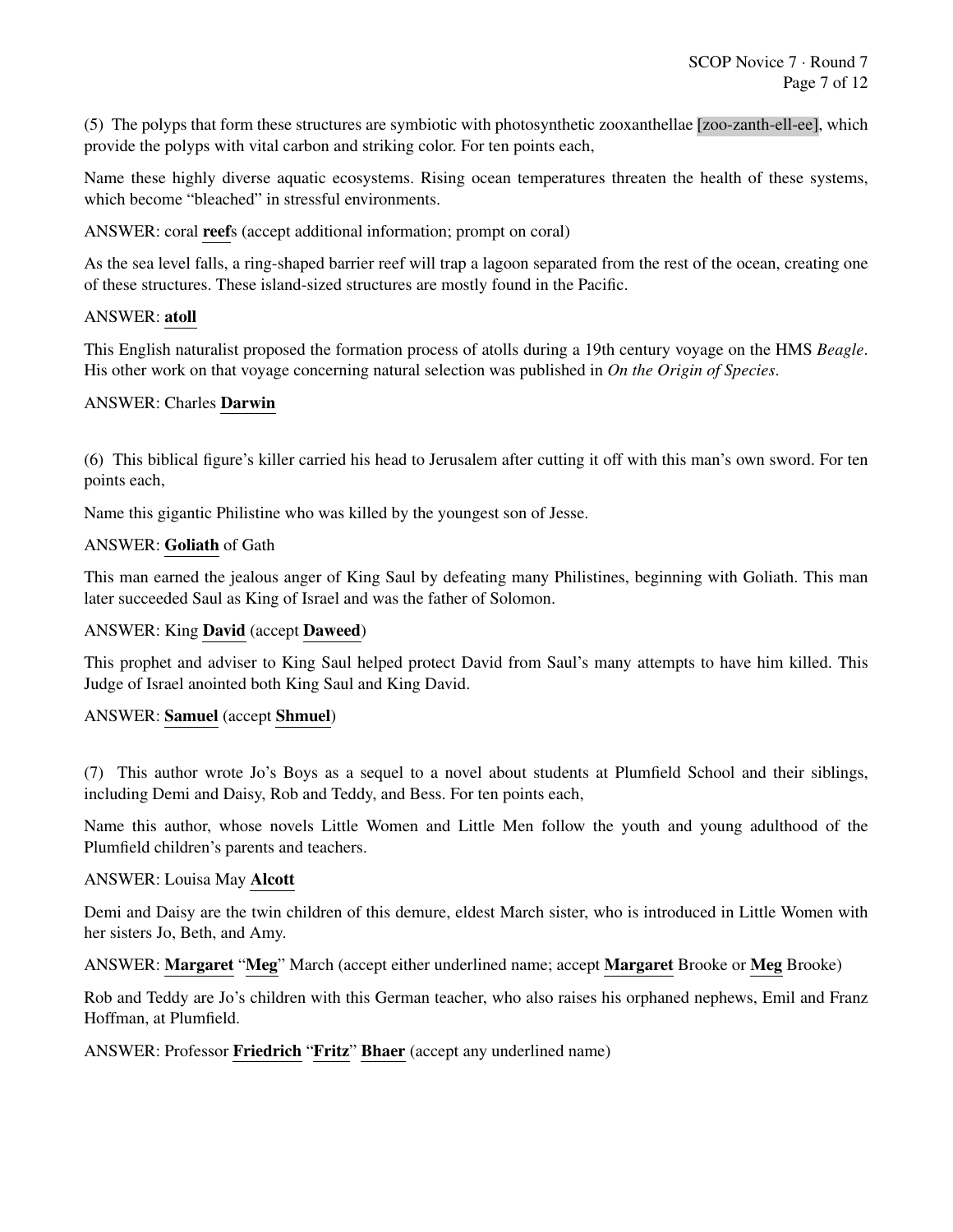(8) Facilities contaminated with this disease, which presents with skin infections and boils, are often intensely "scrubbed" to prevent further infection. For ten points each,

Name this difficult-to-treat disease, a *staph* infection that first became prevalent as a hospital-acquired infection.

#### ANSWER: MRSA ["mersah"] (accept methicillin-resistant Staphylococcus aureus)

MRSA, as the name says, is resistant to methicillin, one of these drugs that attack bacteria. A patient prescribed a course of these drugs is stressed to finish the entire course to completely kill off the bacteria.

#### ANSWER: antibiotics

Alexander Fleming discovered this early antibiotic by studying a mold that contaminated a dish of staphylococcus.

#### ANSWER: penicillin

(9) Kenneth Arrow's book *Social Choice and Individual Values* outlined a proof that certain systems for deciding these events via a "ranked order" system cannot meet a certain set of fairness criteria. For ten points each,

Name this civic duty which is often done in a "single winner" system, where a citizen selects one candidate from a given ballot of options.

#### ANSWER: voting (accept electing; accept word forms, like elections)

This plurality voting system is used almost universally throughout the United States. In it, the candidate who receives the most votes wins. Its four-word name evokes the idea of a horse race.

## ANSWER: first-past-the-post (prompt on FPTP)

It is very easy to manipulate the results of a first-past-the-post election via this practice of drawing specific, often misshapen boundaries for voting districts.

## ANSWER: gerrymandering

(10) This city led the Italian League during the Lombardy Wars, including at the Battle of Anghiari, where only a single soldier was killed. For ten points each,

Name this Italian city-state, a Tuscan republic that suffered internal strife between the Ghibellines and Guelphs in the 13th century. Savonarola organized the 1497 Bonfire of the Vanities in this city.

#### ANSWER: Republic of Florence

This family took political control of Florence in the 15th century under the wealthy Cosimo. Other members of this family include a French queen named Marie, and Lorenzo the Magnificent.

#### ANSWER: Medici family (accept de Medici)

The Medici family included four people who held this religious position, including Lorenzo the Magnificent's son Giovanni, who took the name Leo X [tenth].

#### ANSWER: Pope (accept Bishop of Rome)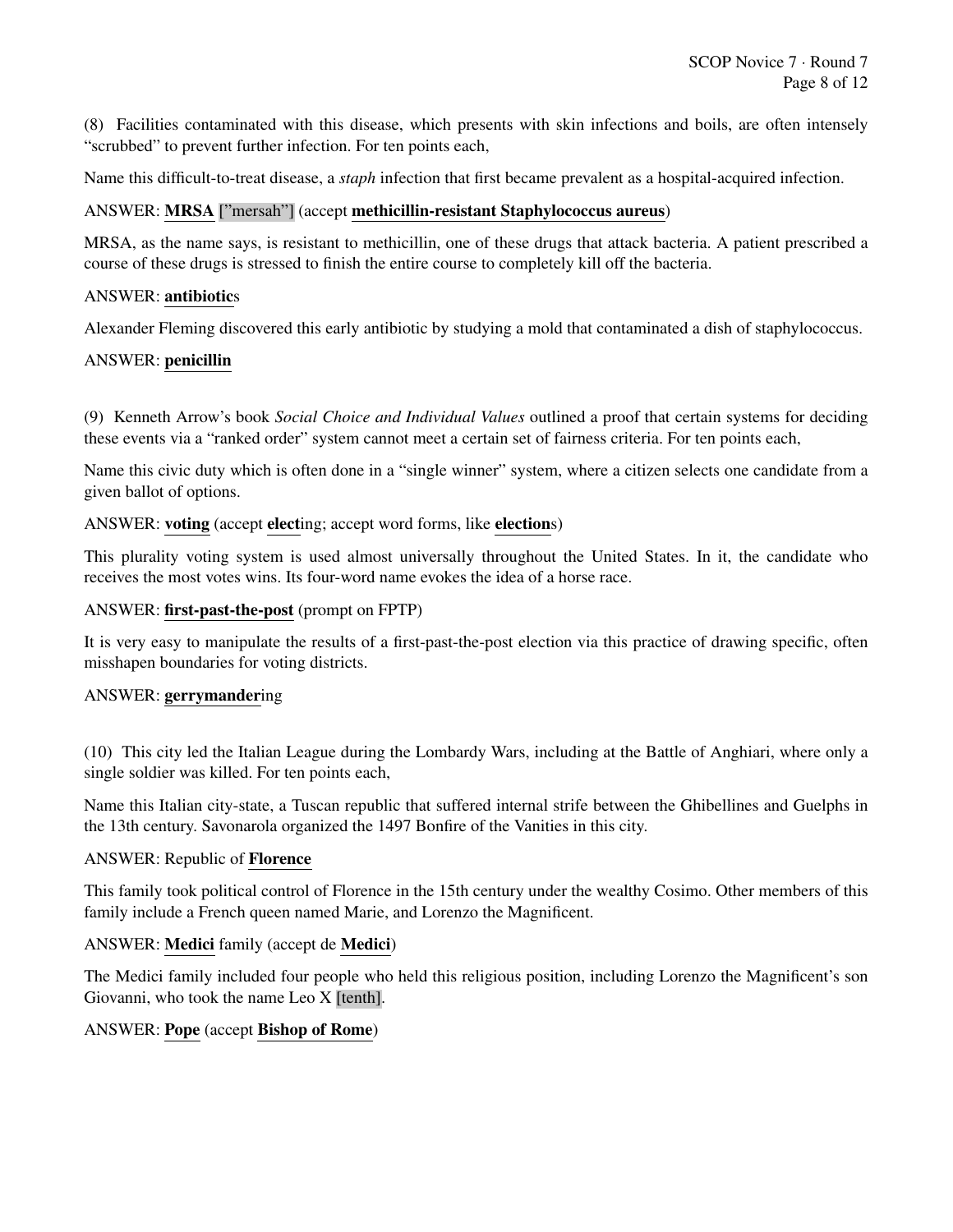(11) Name some literary kings who meet their fates because of family tragedies, for ten points each.

In fictional histories by Geoffrey of Monmouth and Sir Thomas Mallory, this king's nephew, Mordred, takes over the throne and kills this king when he returns to Camelot after battling Sir Lancelot over the love of Queen Guinevere.

## ANSWER: King Arthur Pendragon

One of Shakespeare's histories begins with this deformed king bitterly declaring that "now is the winter of our discontent / made glorious summer by" his brother, Edward IV ["the fourth"]. This man usurps the throne, only to be killed by his cousin, Henry VII ["the seventh"], at the Battle of Bosworth Field.

## ANSWER: King Richard III of York (prompt on "Richard")

This king gouges out his eyes after learning that he has accidentally killed his father and married his mother in a play by Sophocles.

## ANSWER: Oedipus Rex (accept Oedipus the King or King Oedipus)

(12) For ten points each, answer the following about mathematical estimation.

In statistics, information about the population can be estimated by polling a small subgroup of the population, known by this term. The accuracy of the estimate will increase as the size of this group increases.

#### ANSWER: sample

This ancient Greek mathematician is credited with estimating the value of pi with great accuracy by bounding a circle within circumscribed and inscribed polygons of known perimeter.

#### ANSWER: Archimedes

This nuclear physicist commonly made broad estimates, such as of the number of hairs on a head or of piano tuners in a major city, using dimensional analysis in a problem solving technique often named for him.

## ANSWER: Enrico Fermi

(13) Colonists in New Sweden are believed to have introduced these structures to North America. For ten points each,

Name these somewhat-movable structures, popular in the 18th and 19th century American frontier. Abraham Lincoln's upbringing in this type of house inspired a popular children's toy.

#### ANSWER: log cabin (prompt on cabin; prompt on "Lincoln Logs")

This U.S. President was called the "log cabin and hard cider candidate" by his Whig supporters. He also used the slogan "Tippecanoe and Tyler too" during his 1840 Presidential campaign, which lasted longer than his actual presidency.

#### ANSWER: William Henry Harrison

This 20th century politician acknowledged his privileged upbringing in Illinois by noting "I wasn't born in a log cabin[...]and there's no use trying to pretend I did." He lost two Presidential elections to Dwight Eisenhower.

#### ANSWER: Adlai E. Stevenson II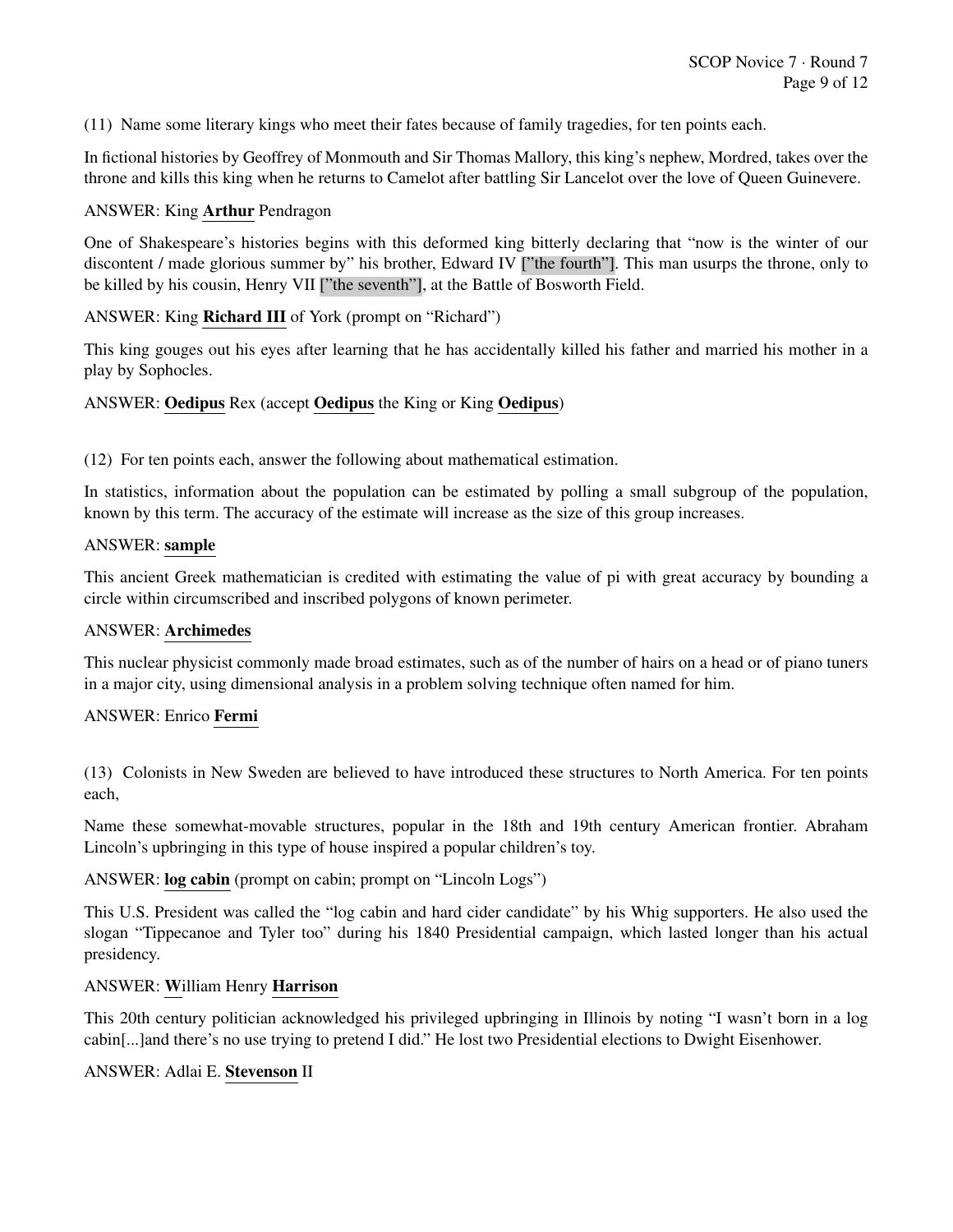(14) Beautiful mortals often met with bad ends in Greek myth. For ten points each,

This goddess started the Trojan War by promising Paris the love of a Spartan queen. In exchange for that promise, Paris awarded a golden apple to this Greek goddess of love and beauty.

#### ANSWER: Aphrodite (do not accept "Venus")

This extraordinarily beautiful wife of Menelaus was abducted by Paris, inciting the Trojan War and making this woman "the face that launched a thousand ships."

#### ANSWER: Helen of Troy (accept Helen of Sparta; accept Helene)

This mortal lover of Aphrodite became synonymous with male beauty. In Ovid's *Metamorphoses*, this man is killed by a wild boar, and Aphrodite turns his blood into anemone flowers.

#### ANSWER: Adonis

(15) When this force is in balance with gravity, a falling object is at terminal velocity. For ten points each,

Name this force which opposes movement through a fluid, like air.

#### ANSWER: drag (accept air resistance or fluid resistance; prompt on resistance)

For objects at low speeds, drag can be computed with Stokes' Law by approximating objects as these shapes. According to that approximation, drag is proportional to pi times the radius of this shape.

ANSWER: sphere (do not accept circle)

Drag is sometimes reduced when the surrounding fluid is undergoing this behavior, in which inertial forces dominate viscous ones. This behavior is commonly experienced by airplanes in "rough" skies.

ANSWER: turbulence (accept word forms; accept elaborations like turbulent flow)

(16) One of these instruments was "prepared" by a 20th century composer by placing rubber bands, bolts, and other objects on its strings; as keys were pressed, the objects fell and hit the soundboard. For ten points each,

Name this musical keyboard instrument, which is already exceptionally versatile due to its 88-key range.

#### ANSWER: (prepared) pianoforte

This American composer of *4'33"* [four minutes thirty-three seconds] made heavy use of prepared piano, as well as radios and other non-traditional musical instruments, in his works.

#### ANSWER: John Cage

Cage's *4'33"* is an experimental piano work consisting entirely of this "musical" concept. Cage was inspired to write the piece after experiencing an anechoic [an-ekko-ic] chamber.

ANSWER: silence (accept any description of the musician making no sound; accept descriptions of the music being just the **ambient noise** of the audience, etc.)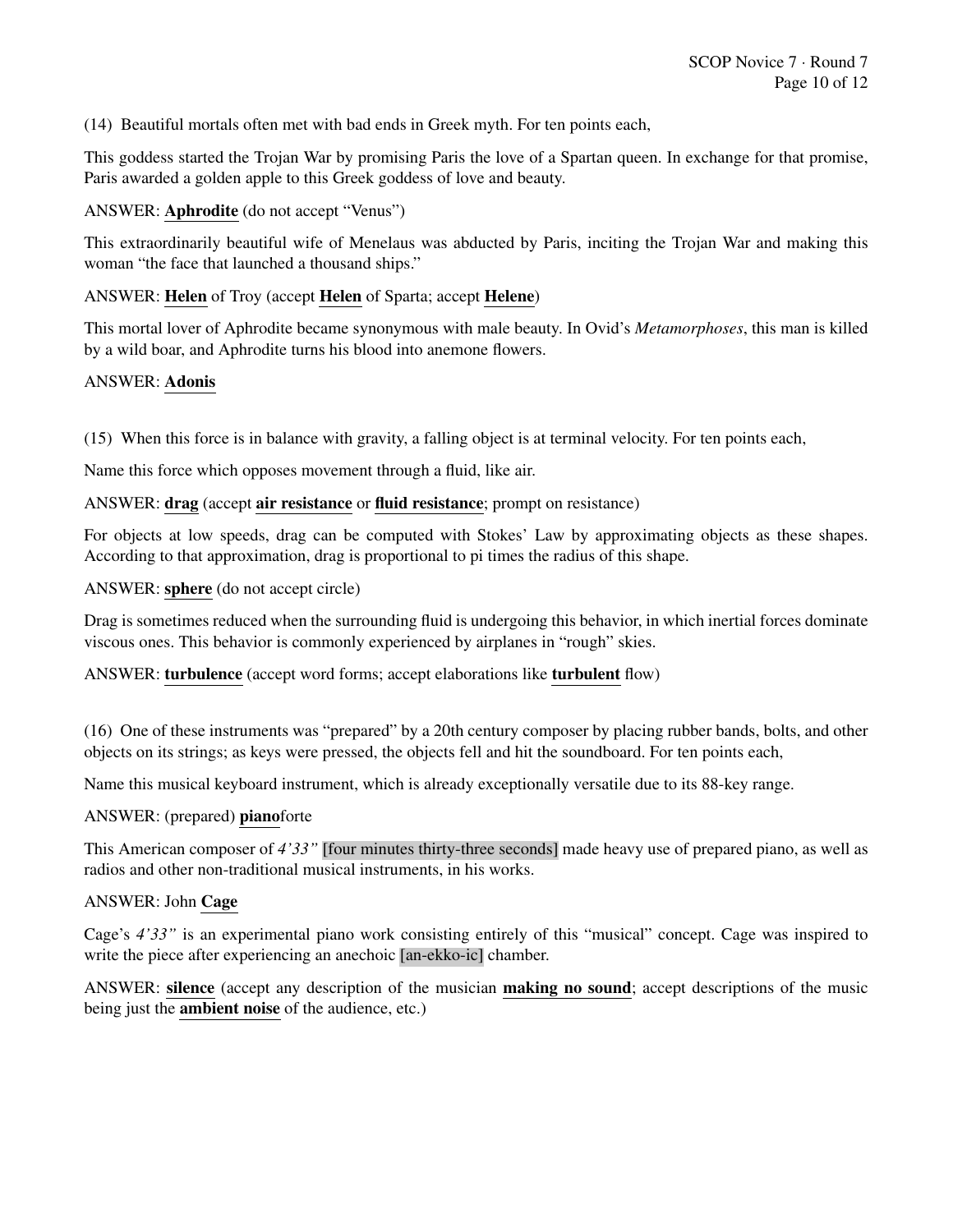(17) For ten points each, give the following about the east coast of Massachusetts.

This capital city dominates the coast of Massachusetts Bay.

#### ANSWER: Boston

South of Cape Cod are two large islands, popular with tourists: Nantucket and this island, where a high rate of hereditary deafness led to the creation of a unique sign language. William Labov studied the spoken dialect of people on this island in the 1960s.

#### ANSWER: Martha's Vineyard

This "island" on the eastern edge of Martha's Vineyard is often a peninsula, depending on sea level. In July 1969, Senator Ted Kennedy drove off a bridge on this island, causing Mary Jo Kopechne to drown.

## ANSWER: Chappaquiddick Island (accept Chappaquiddick incident, etc.)

(18) This class of organic compounds is defined by having a hydroxyl group, or an oxygen bonded to a hydrogen. For ten points each,

Name this class of compounds that includes  $C_2H_5OH$ , known as ethanol.

#### ANSWER: alcohols

Methanol, or wood alcohol, has a molecular form with this many carbon atoms. Similarly, methane is an alkane consisting of this many carbon atoms.

#### ANSWER: one

Don't drink wood alcohol. The body metabolizes it into methanal [meth-an-al], better known as an embalming agent by this name. This carcinogenic compound will then metabolize into formic acid, which will make you blind.

## ANSWER: formaldehyde (accept formalin)

(19) This English Romantic poet wrote that he would "build a fane / in some untrodden region of [his] mind" in a poem addressed to Psyche. For ten points each,

Name this poet who wrote about being taken to an "elfin grot" by "La Belle Dame Sans Merci," and about a "still unravished bride of quietness" in another poem about an urn.

#### ANSWER: John Keats

Keats's poems to Psyche and "on a Grecian Urn" are this type of poem, which is divided into a strophe, antistrophe, and epode.

#### ANSWER: odes

"Ode on a Grecian Urn" claims that "all ye need to know" is that "beauty is [this] and [this is] beauty." In a sonnet by Shakespeare, the speaker declares that his love is not made of this quality, since "I know she lies."

## ANSWER: truth